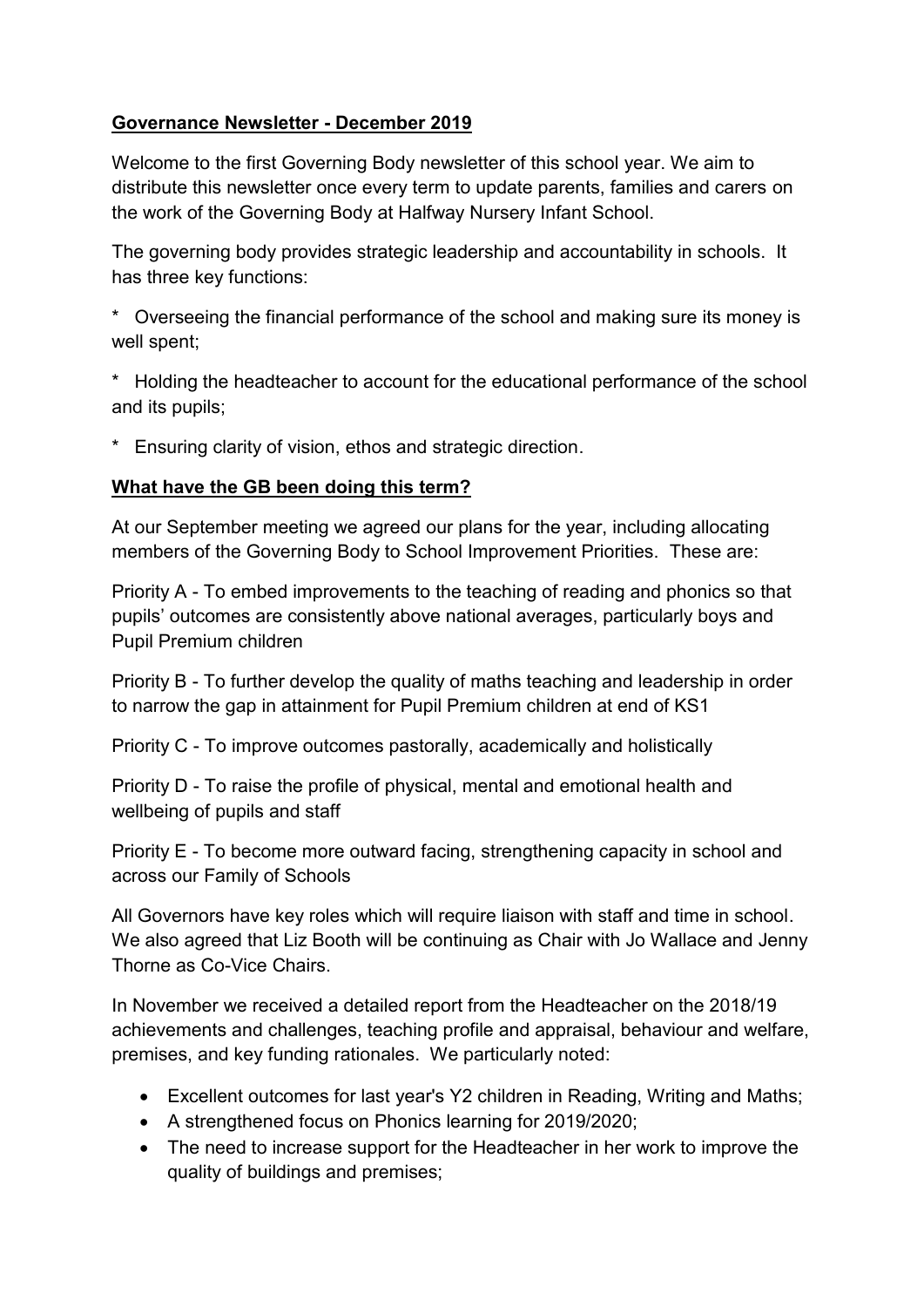- A somewhat positive outlook for school finances in a climate where school resources are stretched;
- Reports of beneficial networking across the Family of Schools (all schools located within the Westfield catchment area).

*Friends of Halfway Nursery Infant School* - the governing body was disappointed to hear that the Winter Fayre had to be cancelled this year due to the lack of parental volunteers. The Friends group provides many essential resources for the school that we as Governors are not able to provide through the school budget.

*Rotherham Road North Turning Head* - many parents have been following the development of the road outside school and will have seen the Planning Notification for the reinstatement of a turning head at the side of our main school entrance. Our Chair of Governors, Liz Booth, has been in constant communication with Sheffield Council and recently attended a Council meeting to object on the ground of threats to the safety of our children. The details can be viewed here:

[http://democracy.sheffield.gov.uk/documents/s36711/19-02364-](http://democracy.sheffield.gov.uk/documents/s36711/19-02364-FUL%20Rotherham%20Road.pdf)

[FUL%20Rotherham%20Road.pdf.](http://democracy.sheffield.gov.uk/documents/s36711/19-02364-FUL%20Rotherham%20Road.pdf) At this meeting the Council agreed to require the developer to move the footpath and install railings around the proposed turning head. We have also asked that any highways work is carried out when the school is closed.

## **Governor Spotlight - James Rolstone**

Each newsletter will feature an overview of one of our Governors. Here's an overview of our new Co-opted Governor, James Rolstone.



"I joined the board of governors towards the end of the last academic year, as a coopted governor. My interest in education and being a school governor has come from a few areas. This has come partly from my role working for the Department for Education, partly from my postgraduate studies, which touched on this area from a public understanding of science perspective, and partly from my eldest child starting school last September in south west Sheffield. From a personal perspective, I am a firm believer that every child is entitled to a good quality education – no matter what his/her background or personal circumstances - and in my role as a governor I hope to be able to play a part in making that a reality.